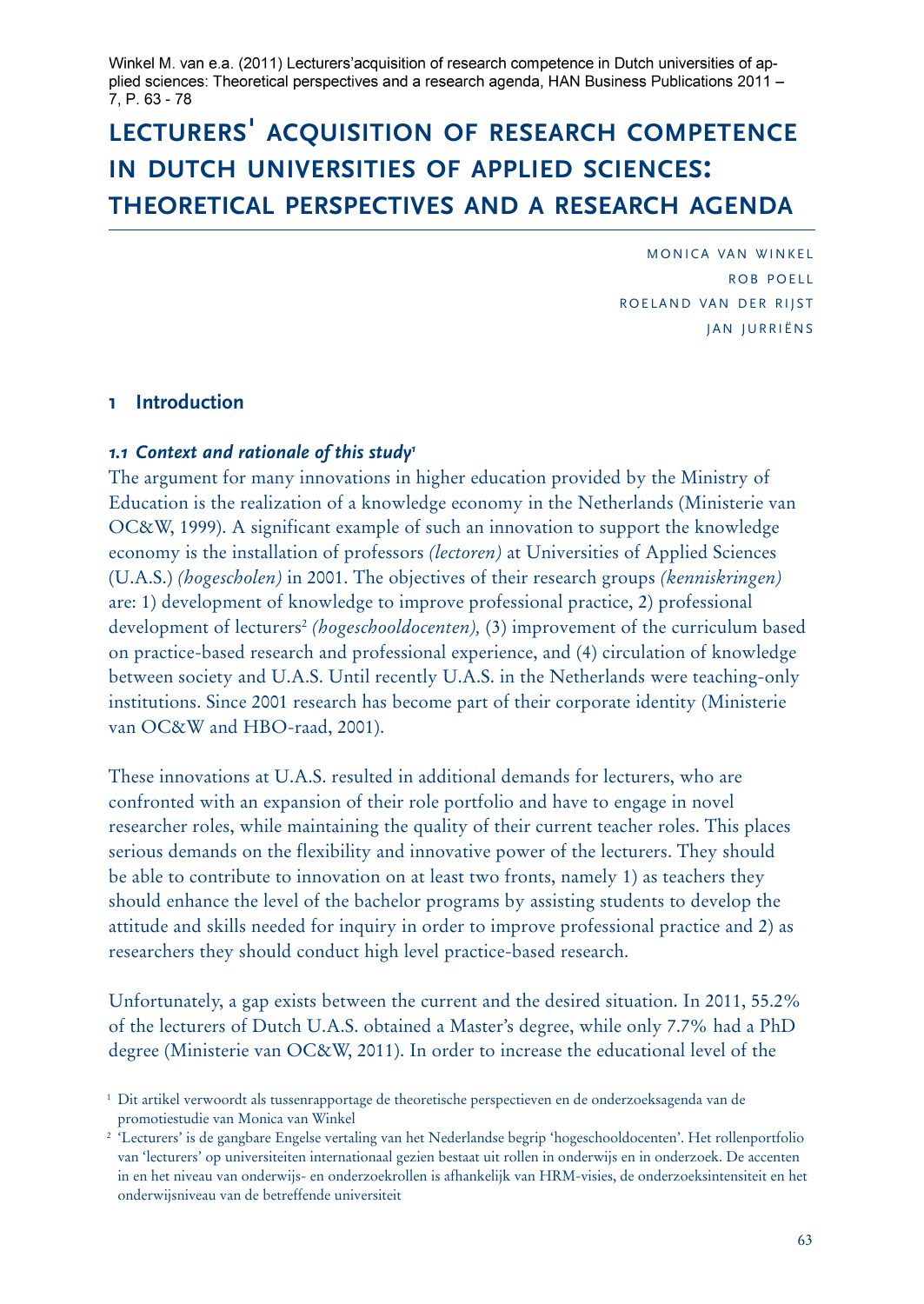lecturers the government and all U.A.S. in the Netherlands agreed on the targets of 70 % of the lectures having a Master's degree and 10 % a PhD degree by the end of 2014 (HBO-raad, 2010). International comparative studies show that the percentage of Masters and Doctors together in other European countries is much higher (on average almost 80 %). In 2011, targets are accentuated even more. The Ministerial aim is that 100 % of the lecturers obtain a Master's or PhD degree in 2020 (80 % in 2016) (Ministerie van OC&W, 2011). The enhancement of the educational level of lecturers was seen as a critical factor for achieving a sustainable research climate (HBO-raad, 2010).

The transition from Institutions of Professional Education to Universities of Applied Sciences is not a topic that is specific to the situation in the Netherlands. Scholars from various countries have described similar transitions at higher education institutes. Studies on these transitions were conducted in both Western oriented countries (U.K., U.S.A., and Australia) and in non-Western oriented countries (Philippines and South Africa). In these studies, primarily learning arrangements are described. Only limited is investigated as to which characteristics of learning arrangements contribute to which outcomes of the transition in researcher roles. This is a preliminary conclusion of our systematic review of literature about learning arrangements to enhance research capacity at universities (see paragraph 4.2.).

In our studies, we use the term 'new universities' and we define these as institutions that are expanding their core business of teaching with research or which are enhancing their existing research capacity. In contrast, we define 'old universities' as research-intensive universities.

# *1.2 Purpose, research question, method of the development of a heuristic conceptual framework and a research agenda of empirical studies*

The final aim of our research project is to provide recommendations to enhance the research capacity of the lecturers-researchers at the Universities of Applied Sciences and the conditions for their work and learning in the social domains of research, teaching and professional practice. Our central overarching research question is, *which learning paths do lecturers choose and create to be prepared for novel researcher roles in the context of the University of Applied Sciences in transition?*

In order to develop a heuristic framework to address role transition's complexity, both on the level of the lecturer (micro level) and on the level of the institution (meso level), we conducted as first study an integrative literature review (Torraco, 2005). We explain our theoretical perspectives in paragraph 2 and the developed framework in paragraph 3. In the last paragraph we will present the nature of our future studies.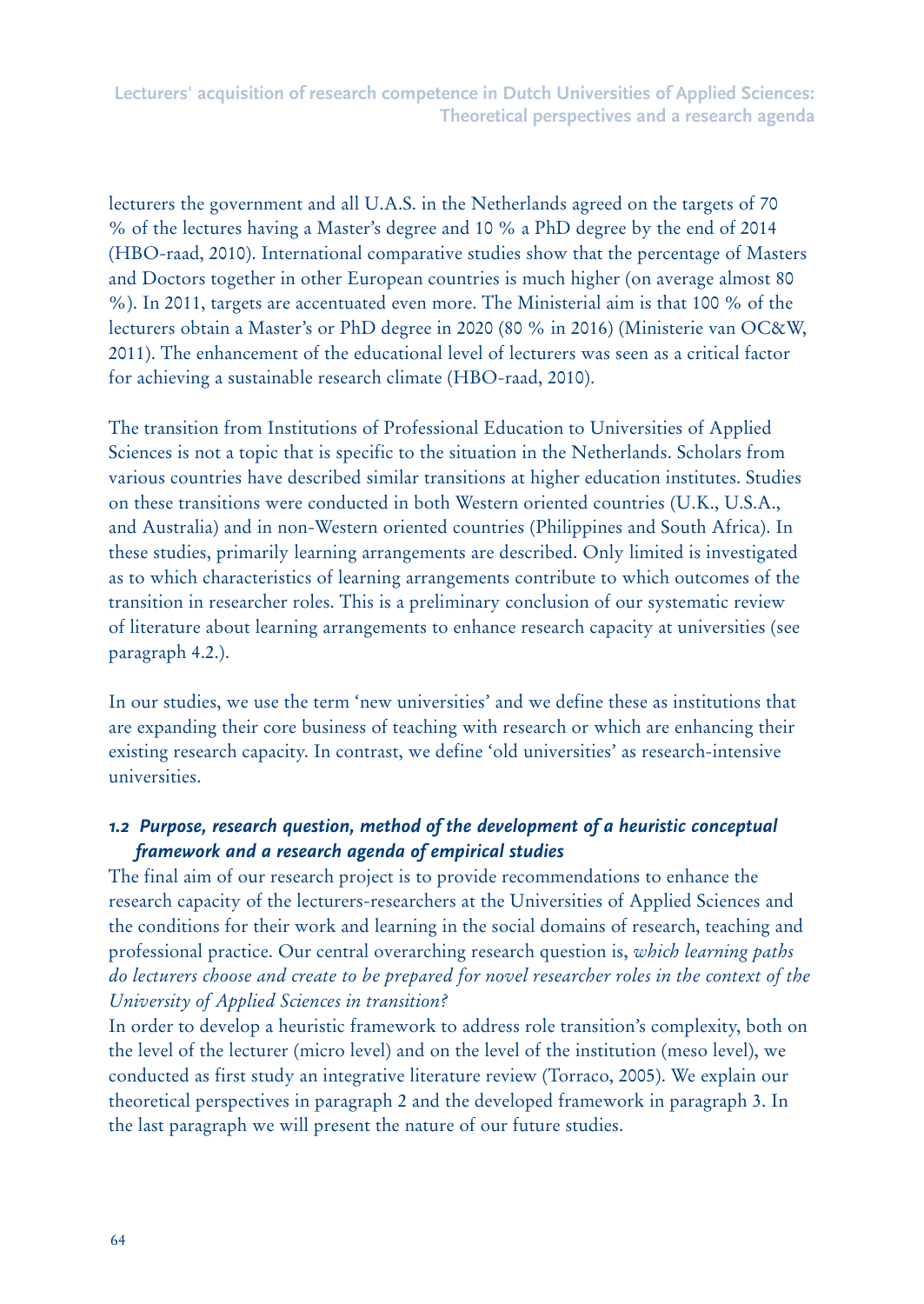# **Theoretical perspectives**

#### *2.1 The concept of role portfolio*

To address the complexity of this double transition, on both micro level and meso level, we combine several theoretical perspectives.

We do agree with Ashforth (2001), Brew (1996) and Schuiling (2008) that the stereotypical notion of a career as a patterned series of upward moves, often within a single organization, is becoming increasingly rare. Individuals are constantly in a state of *becoming*, of moving between and through various roles and their attached identities and relationships (Ashforth, 2001, pp. 2, 3). Specifically in the field of Higher Education, Brew (1996) notes that academics are required to take on new roles and responsibilities as they progress through their careers. Brew argues that new frameworks are needed for questions around the preparation for academic roles and emphasizes the importance of training for multi-skilling, flexible career paths, and a recognition of life-long learning and learning in the workplace.

Schuiling (2008) notes that neither the literature nor the practice of human resource management /- development is clearly about the notion of employees performing multiple roles simultaneously. He introduces the concept of *role portfolio* in order to provide more detailed descriptions and understanding of the multiple roles of employees. By introducing the concept of role portfolio Schuiling puts emphasis on the fact that jobs include multiple types of work and directs attention to the complex and sometimes conflicting relationships attached to roles performed in the different types of work they do. We summarize Schuiling's main propositions concerning the concept of role portfolio. First, the concept of role portfolio recognizes the diversity of contributions given by employees in organizations. Second, the concept of role portfolio questions the composition and steering of the various roles employees have in their organizations. Third, the concept puts emphasis on the dynamic nature of careers and, fourth, on the creation of appropriate learning paths. According to Schuiling, an elaboration of the last proposition states that the learning curve in the role accelerates when people participate in role-focused training.

## *2.2 The concept of role transition*

In order to conceptualize our next concept, *role transition,* we draw on Ashforth's work (2001). Ashforth (2001) defines role transitions as the psychological and physical (if relevant) movement between roles, including disengagement from one role *(role exit)* and engagement in another role *(role entry)*. In Ashforth's (2001) view three attributes of roles are particularly relevant to each type of role transition: *Role identities, role boundaries, and role sets.* Attached to every role is a role identity, that is, a set of goals, values, beliefs, norms, interaction styles, and time horizons. A role identity implies a certain persona or self-in-role schema that channels thought, feeling and action. To switch roles, then, is to switch personas (Ashforth, 2001). The role boundary refers to what delimits the contours - and thereby the scope - of a role. Roles tend to be bounded in space and time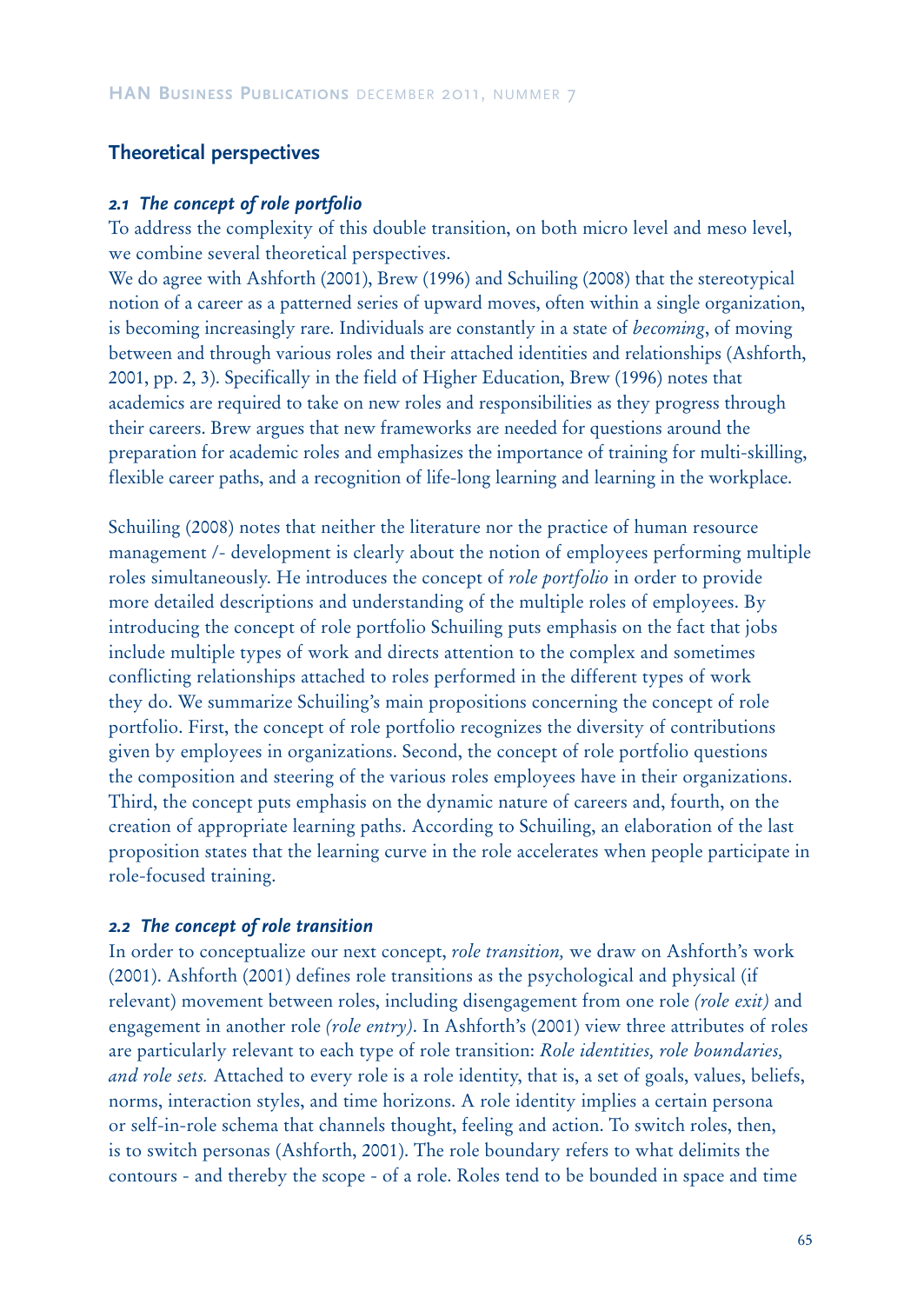and denoted by various boundary markers (e.g., building, furniture). By circumscribing social domains, boundaries enable concentrating more exclusively on whatever social domain is currently salient. The third attribute of the concept role is the role set. The role set consists of the various roles of other individuals that are more or less linked to a focal role of an employee (Ashforth, 2001). The role set of the lecturer as researcher, for example, includes clients and co-researchers in the professional practice, and academic peer researchers and professors. Role identity is largely defined by its role set.

Ashforth (2001) distinguishes three types of role transition: 1) micro role transition, 2) macro role transition and 3) role innovation. In this study, we particularly consider the first and third type of role transition.

A *micro role transition* involves frequent and recurring movements between roles, for instance, teacher and researcher roles. Ashforth (2011, pp. 290) also emphasizes this point: ´What makes role transition intriguing is that one must switch between different worlds´. In our setting, lecturers switch between the worlds of teaching, research and professional practice. The challenge for lecturers is to attain a workable equilibrium within and across these salient roles and social domains. This confronts lecturers with the challenge of boundary work: the creation and maintenance of role boundaries. Relatively little attention in research is paid to the nature of micro role transitions. We will investigate micro role transition because of its relevance for lifelong transitioning and learning (see paragraph 2.1).

*Macro role transitions* involve infrequent and more or less permanent changes within the social domains of work organizations. Macro transitional roles are held sequentially. Macro transitions between roles can be identified during entry into a new organization or during intra organizational transitions (e.g., promotion, transfer). In our setting an example of a macro role transition is a lecturer with teacher roles becoming an educational manager or a full time researcher. Research focuses predominantly on macro role transitions.

The third type of transition is *role innovation*. Ashforth (2001, pp. 194) follows Nicholson and West (1988, pp. 106) in their definition of role innovation: Moulding the new role to suit the requirements of the mover, ranging from minor initiatives such as variations in work schedules, to more dramatic role innovations as changes in the main goals of the work´. An example of role innovation is the renewal of the role of the lecturer who coaches students in conducting research. This can be related to the increased demands for the quality of bachelor graduation projects at U.A.S. in the Netherlands.

All researcher roles in the new university will be subject to role innovation in the following years, we expect. The future roles of the lecturers are in line with the new role and mission that U.A.S. have developed in their institutional and social context. Alongside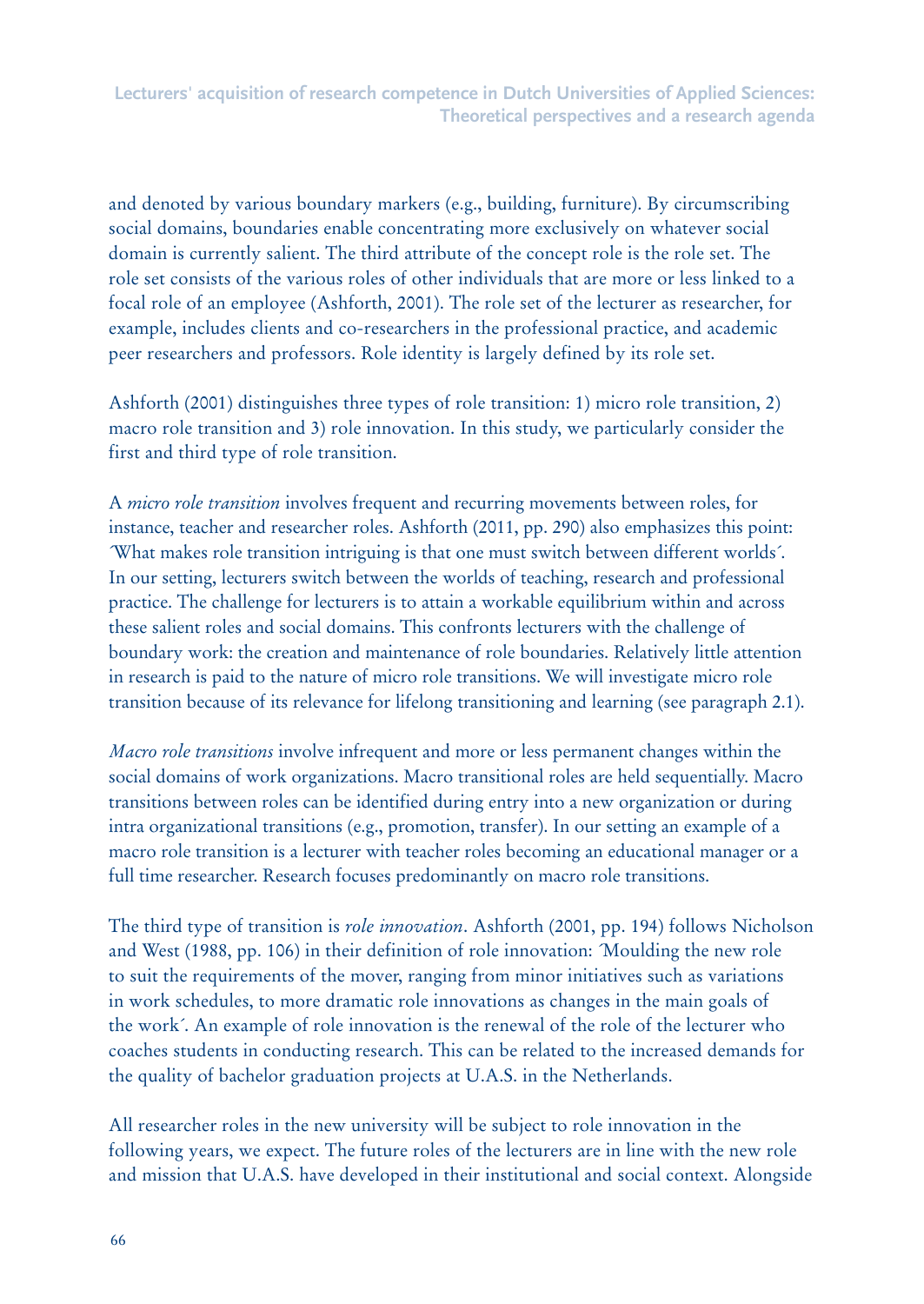the renewal of the role of the universities, the researcher roles of lecturers have developed. Put briefly, during our research project, we are interested in micro role transitions of lecturers (between teacher and researcher roles) and in innovation of researcher roles of lecturers in the context of the role innovation of the University of Applied Sciences.

#### *2.3 Concepts regarding transitioning and learning*

According to Ashforth, the *transition cycle* consists of four phases: Preparation, encounter, adjustment and stabilization. The expansion of the lecturers' portfolio with researcher roles implies a further change in nature, requirements and context of lecturers' work. With respect to learning, Ashforth (2001) confines himself mainly to *'role learning'.* According to Ashforth, relevant questions in role learning include: What is the nature and context of the novel role? Furthermore, support from the organization for role transition consists of *socialization processes* that can be more or less institutionalized (Ashforth, 2001).

Ashforth (2001) also points out that regarding certain highly complex roles, there is a need to acquire or refresh competences. In these cases, professional development is often outsourced to professional schools and internal training departments. We assume that conducting research requires complex skills. Lecturers at the U.A.S. in the Netherlands often conduct research projects while at the same time need to develop their research competences. For this reason, we cannot focus on one form of learning such as communities of practice or work place learning or formal training or mentorship, only. Therefore, we draw on *several theories about work-related learning*, in particular those of Billett (2001, 2006) and of Lave & Wenger (1991). In order, to investigate the learning path of lecturers we take the concept of the *individual learning path* as our point of departure. The learning path of an employee comprises a set of learning-relevant activities that are meaningful to the employee (Van der Krogt, 2007).

## *2.4**Concepts regarding the multi-layered character of role transition: Micro and meso level*

In the U.A.S., lecturers-researchers switch between the worlds of teaching, research, and professional practice. The differences and similarities between these social domains, such as the degree of equality and integration (see Brew, 2006), define the rules of lecturers' playgrounds. In order to understand what switching between social domains means for lecturers, we need to examine the underlying logic in both the transition process of the lecturer and of the U.A.S. as institutions. In these processes, questions arise include: What organizational logics, rewards, values, norms, and what ways of thinking and acting exist and count in the various social domains? Inspired by Chudzikowski & Mayrhofer (2010), we raise the question whether using *Bourdieu's theory of practice* (1977) as a unifying framework offers a practical way to strengthen an interdisciplinary and multilayered (micro and meso level) approach in studies on role transition. Bourdieu's *sociological*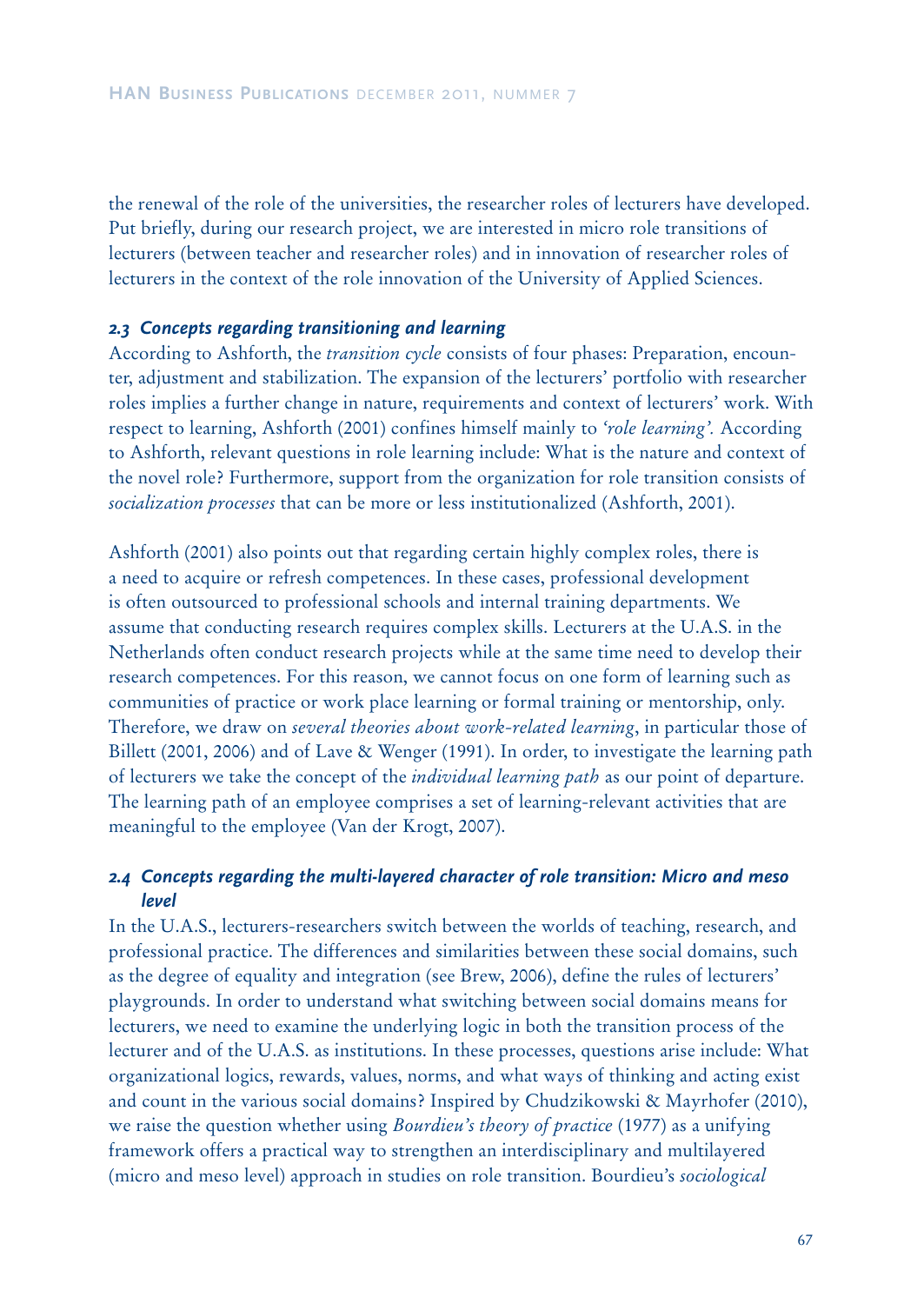*theory of practice* (1977) conceptualizes individuals as producers of social practices in social space while following specific logics of practices. At least three constructs are central to Bourdieu's theory: *Field, habitus,* and *various forms of capital.* According to Bourdieu (1977: in Chudzikowski & Mayrhofer, 2010, pp. 4, 5), a social field is a patterned set of practices within a broader social space, which suggests competent action in conformity with rules and roles. Likewise, it is a playground or battlefield in which actors, endowed with a certain field-relevant capital, try to advance their position. As such, fields constitute a network of positions, a playground where actors try to follow individual strategies. Playing according to the rules of the game as defined by the specific set of capital most valuable for holding or extending power within the fields contributes to the reproduction of the fields (Bourdieu, 1977, 1986). Thus, fields are seen as dynamic and shaped by the social practices of their actors.

The idiosyncratic 'system of durable, and transposable dispositions' (Bourdieu, 1977) is labeled as the habitus of an agent. Bourdieu conceptualizes habitus as an ensemble of schemata of perception, thinking, feeling, evaluating, speaking, and acting that pre-formats all the expressive, verbal, and practical manifestations and utterances of an actor (Krais, 1988: in Chudzikowski & Mayrhofer, 2010). […] Habitus explains regular action patterns over times that are neither the product of external structures nor of mere subjective intention. […]

Although primary socialization is of great importance, the development of habitus cannot be restricted to that period. Habitus is constantly reinforced or modified by further experience, that is, by positive and negative sanctions during a whole (working) life. Habitus and field are linked in a circular way. Involvement in a field shapes the habitus, which, in turn, shapes the actions that reproduces the field (Crossley, 2001: in Chudzikowski & Mayrhofer, 2010). In order to understand and explain the action of players in the field, one needs information about their dispositions and competence – that is their habitus and capital – and about the state of play in the game as well the players' individual locations in the field. The actor's logic is shaped both by their habitus and by the requirements and logic of the game as it unfolds (Chudzikowski & Mayrhofer, 2010).

Bourdieu differentiates between three basic types of capital: economic, cultural, and social capital (Bourdieu, 1986). Economic capital appears in the form of general, anonymous […] money. It can more easily and efficiently be converted into cultural, social, and symbolic capital than vice versa (Postone et al., 1993: in Chudzikowski and Mayrhofer, 2010). Social capital involves relationships of mutual recognition and acquaintance, resources based upon social connections and group or class membership. Cultural capital appears in three forms: 1) incorporated, that is, durable embodied dispositions of habitus such as competence, skills; 2) objectivized through cultural products like theories, tools, machines, books etc.; and 3) institutionalized through titles and degrees. As a fourth type of capital,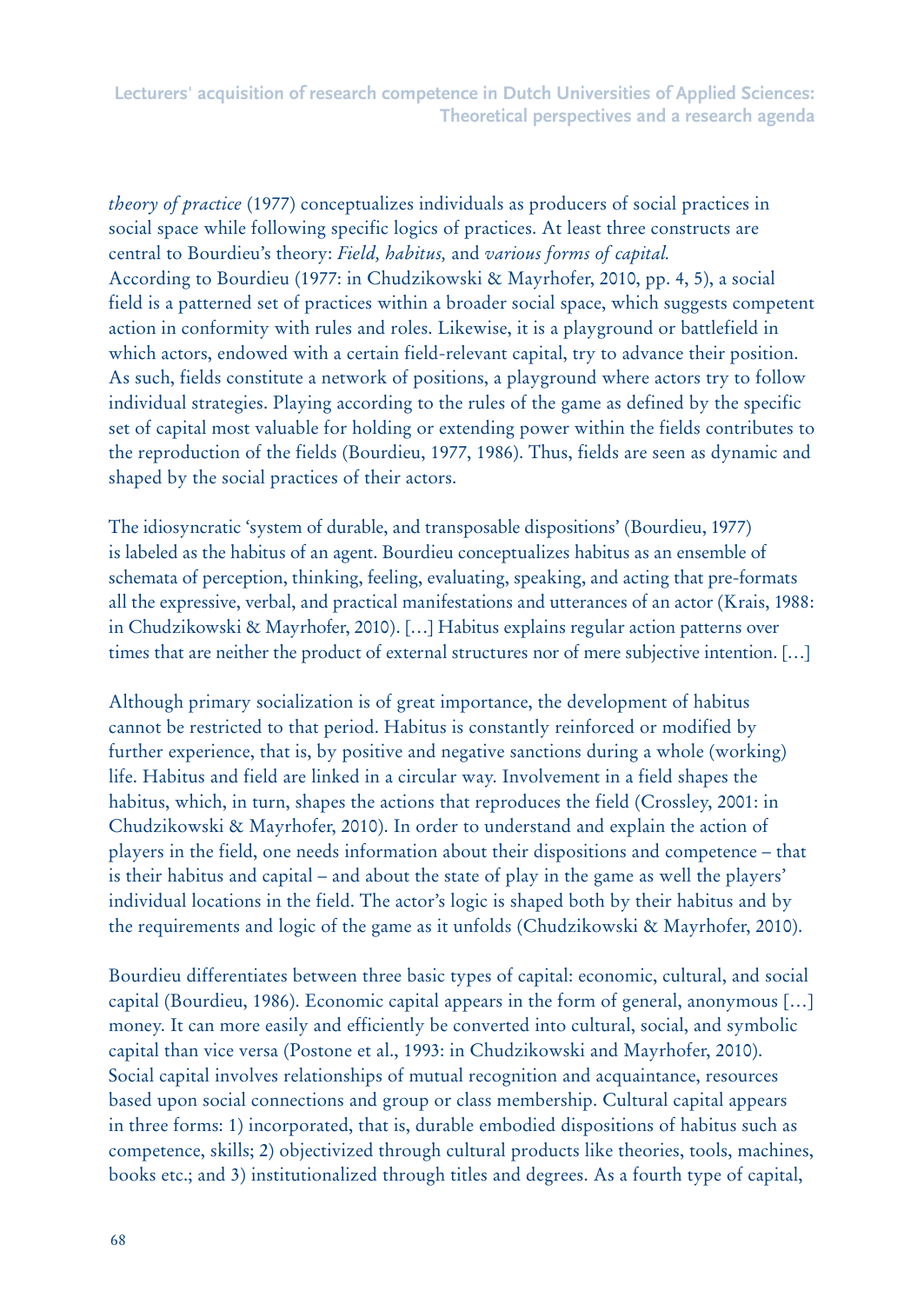symbolic capital is closely related to the respective fields. The rules of a particular social field specify which combination of the basic forms of capital will be authorized as symbolic capital, thus becoming socially recognized as legitimate (Bourdieu, 1986).

## **3 Conceptual framework**

#### *3.1 Purpose, research question and method*

In order to conduct the integrative literature review (Torraco, 2005), we need to address the complexity of role transition. We distinguish between three salient aspects of our research topic: 1) Expansion of lecturers' role portfolio, 2) expansion of the core business of the university with research, and 3) the dynamic interaction between lecturers and the various social domains of teaching, research and professional practice. Our research question in this integrative literature review is: *Which core concepts relate to our three salient aspects and how can these concepts be linked in a coherent way?* As explained, we use concepts from the theoretical perspectives on role transition/learning and from Bourdieu's theory of practice.

Figure 1 gives an overview of our heuristic conceptual framework. Below, we first introduce the three salient aspects of our framework and their relationships. Second, we explain each salient aspect in more detail. The salient aspects and their sub aspects are numbered in the text below and in Figure 1.

#### *3.2 Introduction of the conceptual framework*

The first salient aspect, *Expansion of lecturers' role portfolio (1),* entails four sub aspects. *Personal identities of lecturers (1A)* may influence the search for opportunities to fulfill novel researcher roles. After an actual start in novel researcher roles, lecturers get engaged in the *development and enactment of a researcher identity (1C)* and the *development of research competence (1D).* Still lecturers are engaged in their *performance in teacher roles (1B).* 



Figure 1: *Lecturers' transition into novel researcher roles in the context of universities in transition*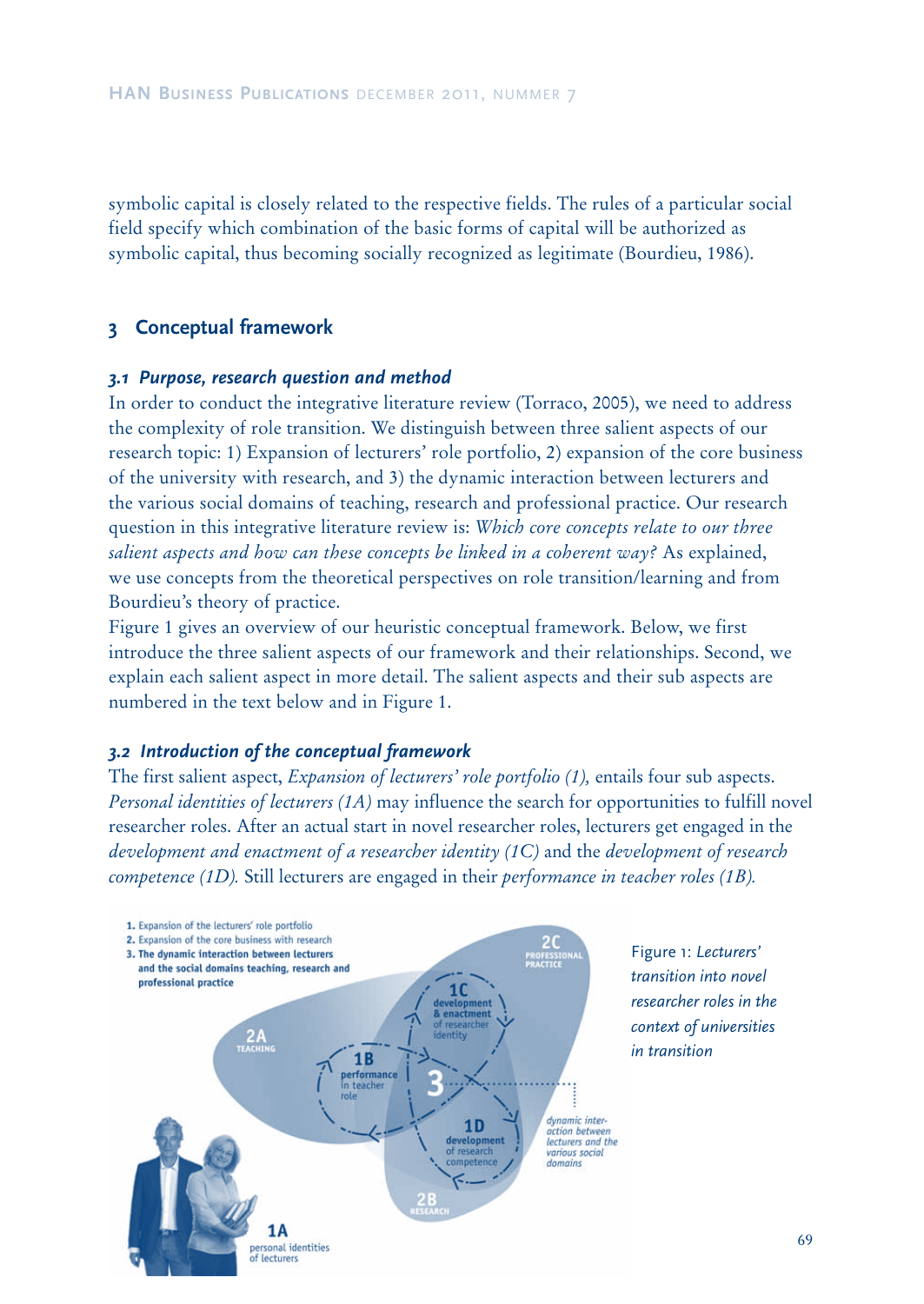The second aspect, *expansion of the core business of the university with research (2),*  consists of three sub aspects: the social domains *teaching (2A), research (2B),* and *professional practice (2C)*. The relationships between these social domains, such as the degree of equality and integration (see Brew, 2006), define the rules for lecturers on their playgrounds. The third salient aspect is: The *dynamic interaction between lecturers and the various social domains (3).* Individuals influence the situation and vice versa.

## *3.3 Explanation of the three aspects of the heuristic conceptual framework*

## *1 Expansion of lecturers' role portfolio*

Previously, we described how Ashforth (2001) distinguishes three attributes of roles particularly relevant to each type of role transition: Role identities, role boundaries and role sets. According to Bourdieu theory (1977), habitus, the system of dispositions, explains regular action patterns over times that are neither the product of external structures nor of mere subjective intention. We assume that the concepts of *scholarships* in its various forms proposed by Boyer and colleagues (1990) provide a point of departure in our studies to get grip on the teacher and researcher roles of lecturers and on corresponding role identities/-dispositions, role boundaries and role sets. Boyer and colleagues (1990) provide a framework to incorporate both research and teaching into Higher Education in a more collaborative and equal way. Concerning teacher and researcher roles, the framework provides a point of departure for investigating what type of effects and how synergetic effects can be reached through switching between those roles. Boyer and colleagues (1990: in Brew, 2006) suggested a fourfold definition of scholarship: *scholarship of discovery, of integration, of application* and *of teaching.* In their framework, the four forms of scholarship were all viewed as part of the same enterprise. The scholarship of discovery comes nearest to the idea of 'research'. It contributes to both the 'stock of human knowledge' and the intellectual climate of the institution. The scholarship of integration focuses on making inter-disciplinary connections, interpreting and exploring new ideas to contribute to original research. The third type of scholarship is the scholarship of application, drawing attention to the way knowledge is applied in the wider community. It is a starting point in achieving an interaction between theory and practice where 'the one renews the other'. Finally, Boyer and colleagues proposed the scholarship of teaching. This form of scholarship is defined in terms of well-informed teachers. It concerns teaching that is carefully planned, continuously evaluated and related to the subject taught, teaching encouraging active learning and inviting students to be critical, creative thinkers with the capacity to go on learning after their university days were over, and a recognition that teachers were also learners (Boyer, 1990: in Brew, 2006). Below, we will explain the transitioning of lecturers through their teacher and researcher roles. Figure 1 represents these processes. Lecturers start from 1A '*personal identities of lecturers'* and can continue their pathways by completing the process in the three other loops, 1B, 1C, and 1D.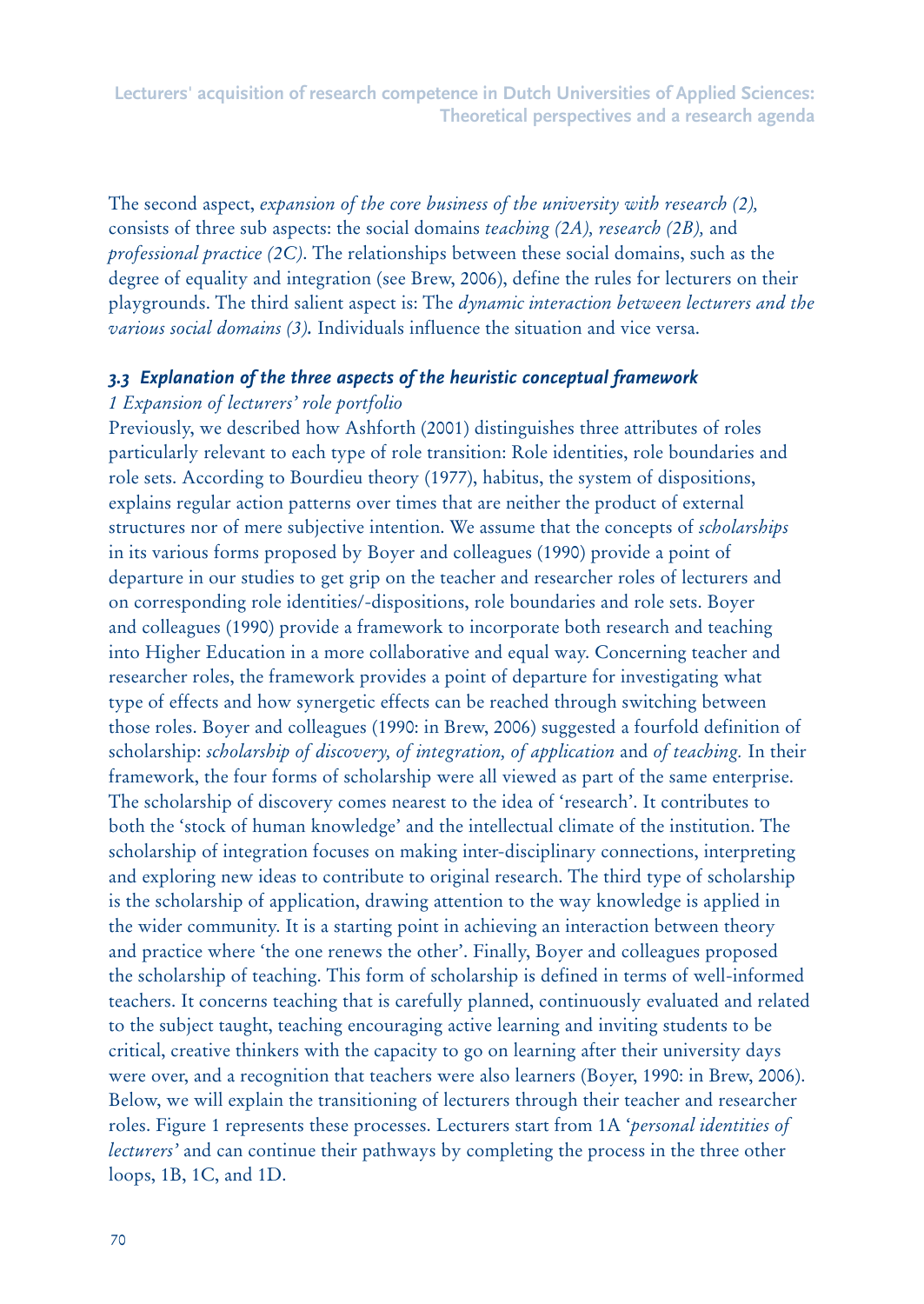## *1A. Personal identities of lecturers*

Ashforth (2001) warns that in discussing role identities and role transition, it is easy to lose sight of the individual. The individual is more than a role occupant and more than the sum of his or her internalized role identities. The individual's core sense of self, his or her global identity, is comprised of personal identities (e.g., dispositions) and social identities (i.e., internalized group categories such as gender), the latter of which include role identities (Ashforth, 2001, pp. 294). The individual´s sense of self has many relevant links with the role identity, for example, the individual´s global identity influences his or her selection of roles. In Figure 1 on the left side, the individual´s core sense of self is portrayed with pictures of lecturers and is indicated in the words: '*Personal identities of lecturers' (1A).*

#### *1B. Performance in teacher roles*

In their day-to-day activities lecturers have to deal with shifting role identities and shifting, even conflicting demands from actors in their role sets on the various social domains. Most likely, lecturers create cognitively matching personal identities and perceptions of requirements as the loop *'performance in teacher role' (1B)* on the left of the center of Figure 1 shows*.* The teacher role is the point of departure for the transition into researcher roles.

#### *1C. Development and enactment of identity in researcher role*

The expansion of the role portfolio includes processes of identification with the novel researcher roles. Ashforth (2001) discusses the dynamics of identity learning and identification: 'Identification leads the newcomer to faithfully enact role identity: To be true to the role is to be true to oneself. Faithful performance results in both objective (e.g., productivity) and subjective (e.g., well-being) indicators of effectiveness' (Ashforth, 2001, pp. 54). Research dispositions have been investigated among academics at a science faculty *(Wiskunde en Natuurwetenschappen)* of a research-intensive university in the Netherlands (Van der Rijst, 2009). In our systematic literature review (see paragraph 4.1.) we did not find a study on research dispositions or researcher identity of researchers at Universities of Applied Sciences or comparable type of researchers. The study of Van der Rijst can be a point of departure to further elaborate researcher dispositions of aforementioned type of researchers. In the study of Van der Rijst, the term disposition was used to refer to personal mixtures of tendencies to act while performing research. Participants with a large variety of experience in research as well in teaching were included in the sample. The participants held positions ranging from professor, lecturer and post-doctoral researcher. Six different aspects were identified in a qualitative analysis which reflected the variety of the academics' scientific research dispositions: inclination to 1) achieve, 2) be critical, 3) be innovative, 4) know, 5) share and 6) understand. By making intangible elements of research practice such as research dispositions more explicit, the study aimed to make the development of dispositions a more explicit part of a research curriculum.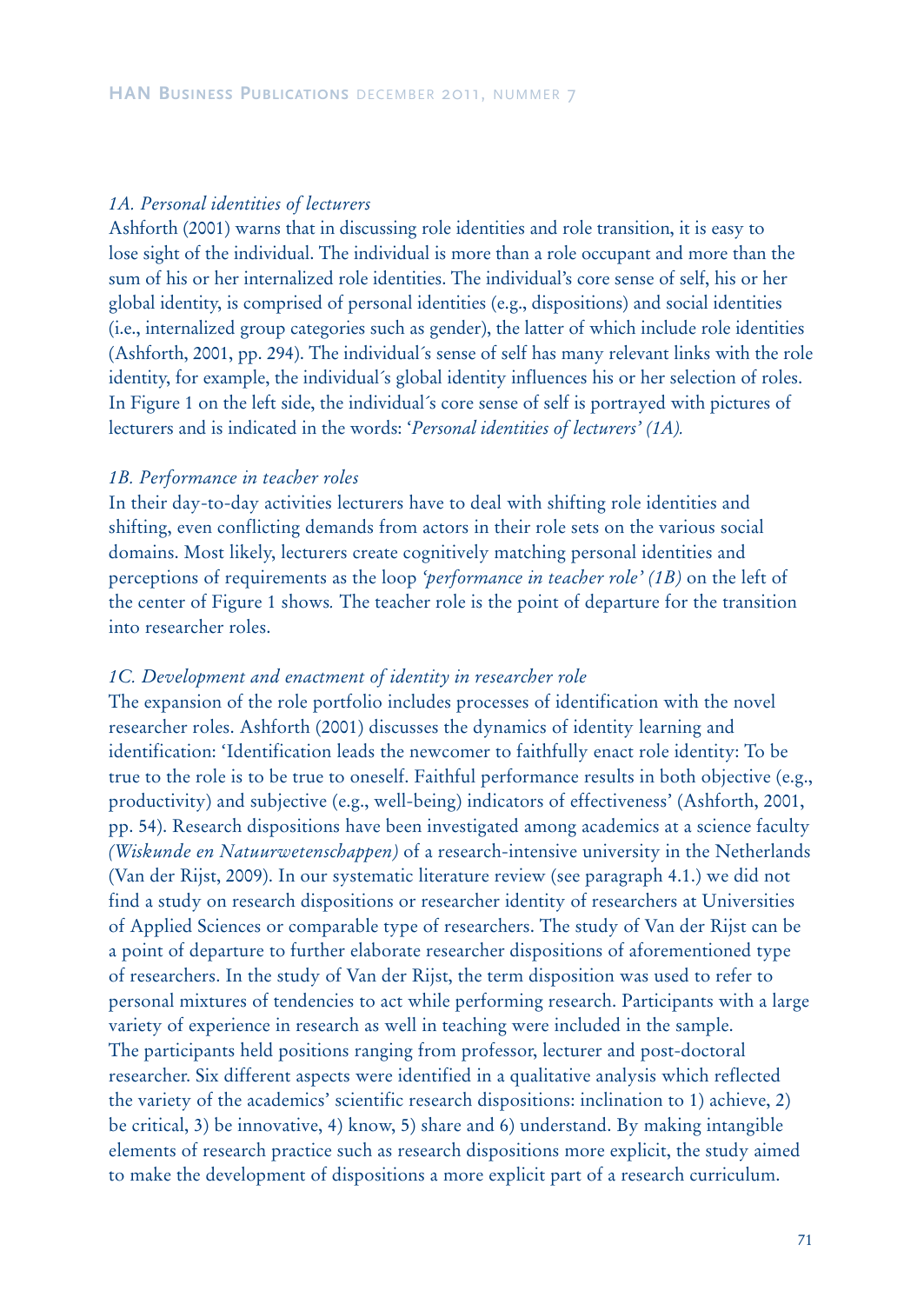Understanding research dispositions could moreover help to enhance intangible links between research, teaching and learning (see paragraph 2.4. on Bourdieu's construct of habitus in relation to the reproduction of fields and to the construct cultural capital). In Figure 1 the process of '*development and enactment of identity in researcher role'* is represented by the loop *(1C)* on the top half of Figure 1 and starts from the loop *'performance in teacher role' (1B)* on the left of center in Figure 1.

# *1D. Development of research competence*

Competence is both habitus and a form of cultural capital, see paragraph 2.4. We use the concept of the *individual learning path* to investigate 'development of research competence'. The learning path of an employee comprises a set of learning-relevant activities that are meaningful to the employee (Van der Krogt, 2007). In this concept, the emphasis is on creating and choosing learning possibilities by the employee. Poell and Van der Krogt (2008) found four types of learning paths after having interviewed 89 nurses: the formal-external, self-directed, social-emotional, and information-oriented learning paths. The acquisition of research competence is represented in the loop at the bottom half in Figure 1*'development of research competence' (1D).* 

# *2 Expansion of the core business with research*

For the organization, the social domain of research is rather novel and has to be defined and developed. As a consequence, it raises questions such as: What should practice-based research entail, what kind of knowledge is generated, where is it generated, and by and with whom? The addition of the social domain of research also redefines the relationships with the other fields: teaching and professional practice. As previously explained, alongside the renewal of the role of the university, the researcher roles of lecturers have developed. The addition of the new field research raises also questions such as: Which structural conditions, such as funding, infra-structure, human resource management / development policy and research management, are needed in order to build up the social domain of research? These conditions are important to enable lecturers-researchers to carry out their research.

According to Brew (2006), in the old research-intensive universities, the social domains of research and teaching present an asymmetrical relationship, in our view reflecting exactly opposite to that in new universities. For Brew, research is a highly valued asset. It carries levels of prestige that teaching inevitably lacks, however effective or innovative the teaching is, or however well it is rewarded. Research embodies greater academic and social capital (Brew, 2006). Therefore, it seems important to examine which forms of capital (see Bourdieu, 1986, in paragraph 2.4.) are acknowledged by actors in the various fields at new universities. In Figure 1, the three social domains *teaching' (1A), 'research' (1B)* and *'professional practice' (1C)* are depicted as overlapping areas.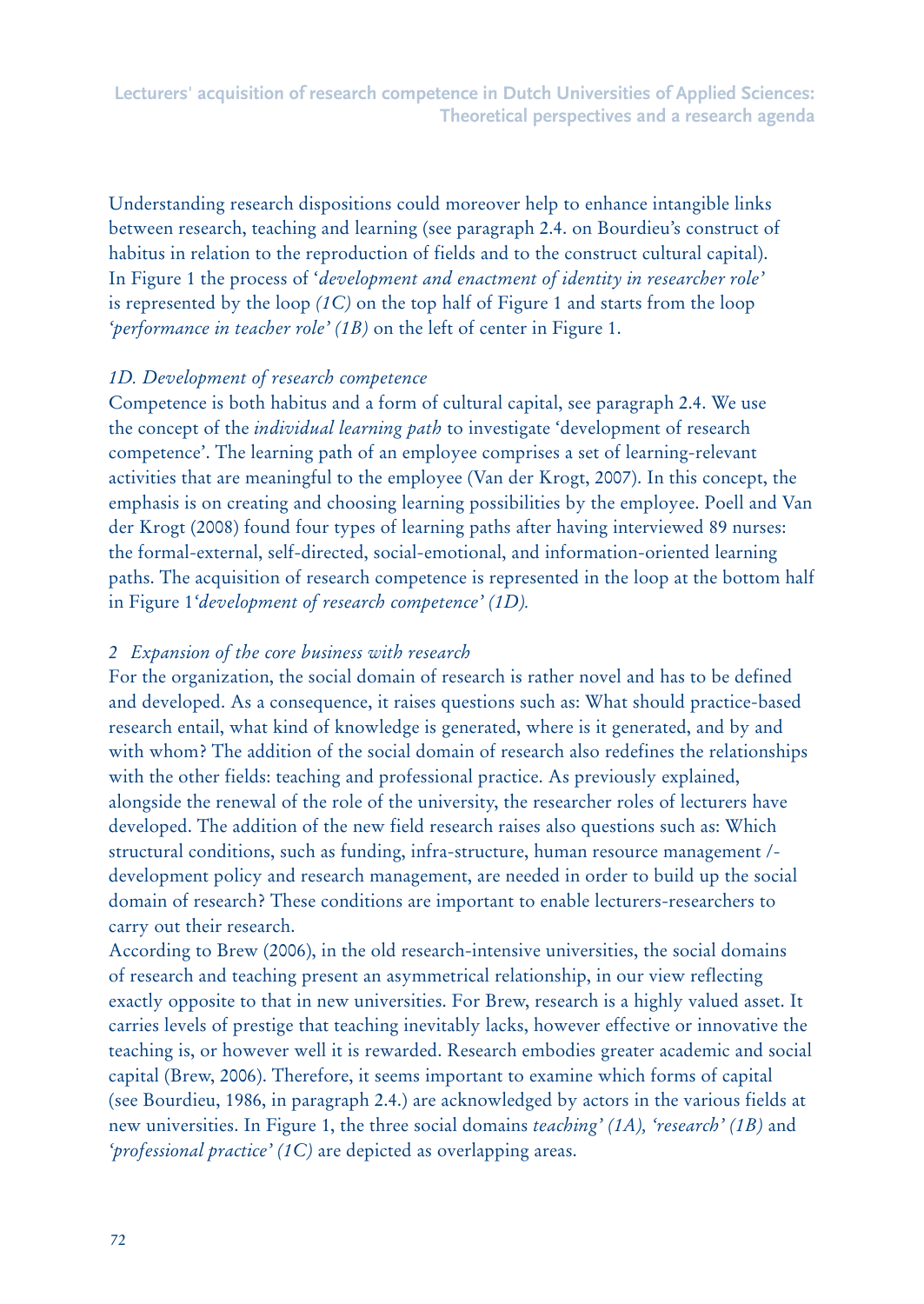*3 The dynamic interaction between lecturers and the various social domains* Similar to sociologists such as Ashforth (2001) and Bourdieu (1977), scholars in human resource development (Billett, 2001, 2006; Lave & Wenger, 1991) take the interaction between agents and contexts into account. All of them emphasize the contextual and relational aspects of transitioning and learning as well as the dynamics of identity construction. For example, in situated learning (Lave & Wenger, 1991) learning and knowing are seen as processes that are integral to everyday practice in workplace. It involves the way individuals understand, take part in and subscribe to the social norms, behaviours and values of communities in which they participate. Participation is central to situated learning. In addition, the authors mentioned emphasize the impact of strong situations on the outcomes of agents' transitioning and learning. Billett (2001, pp. 209) states: 'In particular the readiness of the workplace to afford opportunities for individuals to participate in work activities and access direct and indirect support are key determinants in the quality of learning that arises from that participation. These affordances are salient to the outcomes of […] learning […]'.

Billett (2006) distinguishes in his theory about human resource development between intended, enacted and experienced curricula. We are interested in the similarities and differences between the three types of curricula. We put some dynamics explaining aforementioned briefly into questions. Which motives of lecturers are leading in their engagement in researcher roles? How do lecturers experience the combination of researcher and teacher roles? Which curricula do lecturers choose and create, how do they experience then en how do lecturers perceive the outcomes? Which intentions of which other actors in the various fields are leading in the provision of support to lecturers in researcher roles? What implicit and explicit messages do lecturers-researchers receive from other actors on the various fields about 'which things count in the respective field'? In our future studies, we will answer these types of questions. In paragraph 4, we give a preliminary outline of the nature of our future studies. The question (see paragraph 2.4), whether using *Bourdieu's theory of practice* (1977) as a unifying framework, offers a way to strengthen a multilayered approach in studies on role transition, both on micro and on meso level, will be answered in the final conclusion of our research project. The value of our heuristic model (see paragraph 3), consisting of concepts from theoretical perspectives on role transition/learning, will be evaluated as well. The *interparagraph of the loops* in the center in Figure 1 with the number *(3)* emphasizes the '*dynamic interaction between lecturers and the various social domains'.*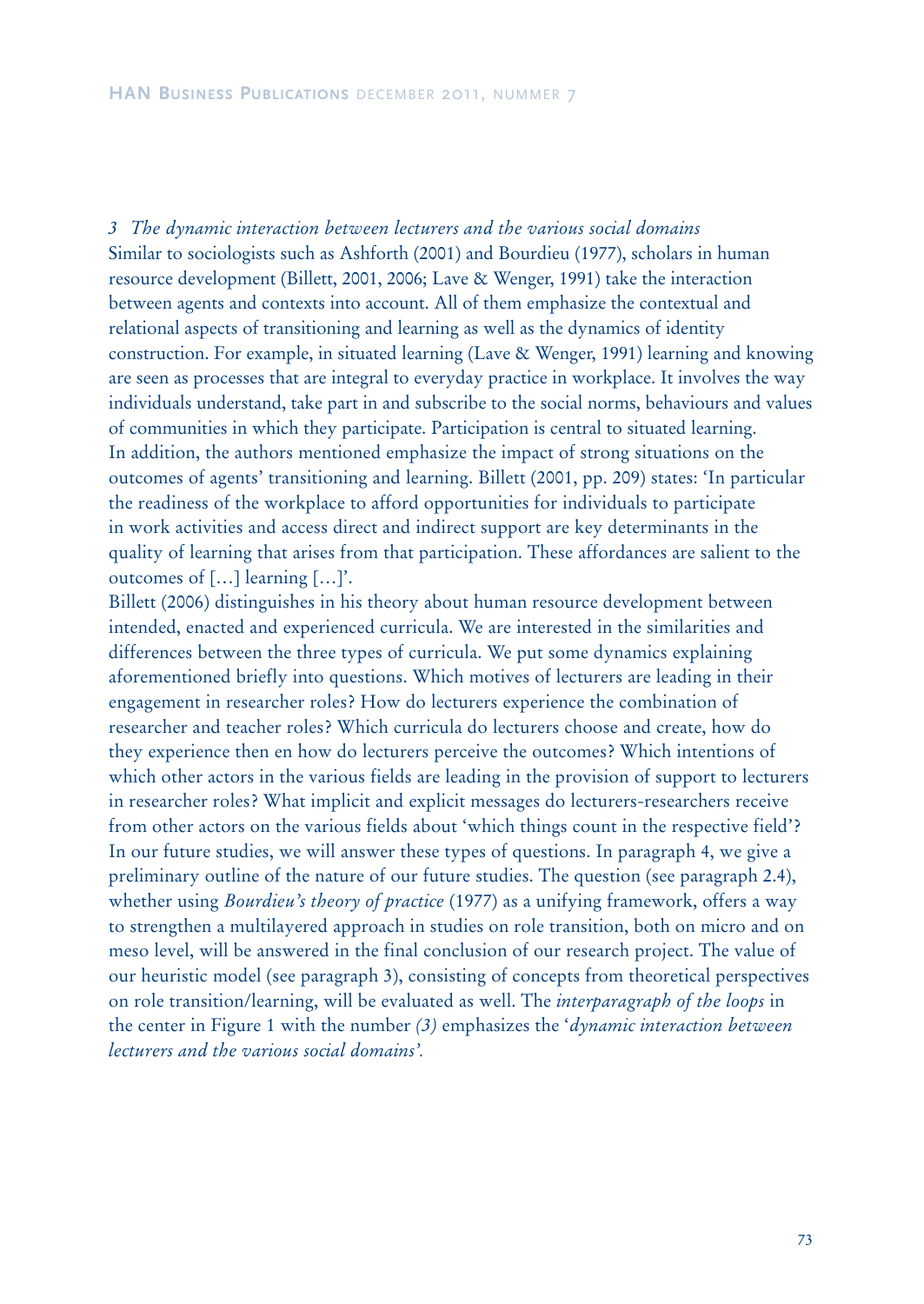# **4 Our research agenda: the nature of our future studies**

## *4.1 Introduction*

In paragraph 2 we mentioned our overarching research question: *Which learning paths do lecturers choose and create to be prepared for novel researcher roles, in the context of the University of Applied Sciences in transition?* The final aim of our research project was to provide recommendations to enhance both the research capacity of the lecturersresearchers at the U.A.S. and the conditions for their work and learning in the social domains of research, teaching and professional practice. In paragraph 3 we explained the three salient aspects of our conceptual framework: Expansion of lecturers' role portfolio1), expansion of the core business of the university with research (2), and the dynamic interaction between lecturers and the various social domains (3).

Below we give an outline of the nature of our future studies. In these studies we investigate two or more parts of our framework each time. By reflecting on these studies in our final conclusions, we aim to declare salient dynamics of the multilayered character of the transition: both on micro level, the lecturers, and on meso level, the university as institution. As explained, we use concepts from theoretical perspectives on role transition/ learning and from Bourdieu's theory of practice (see paragraph 2).

# *4.2 Study 2. A systematic review of learning arrangements to enhance research competence*

As part of our first study, an integrative literature review (Torraco, 2005), anno 2011 we have been conducting a systematic literature review in the setting of Higher education, especially in the setting of new universities. The aim is to get insight in the way lecturers at other universities have transitioned from teacher roles-only to researcher and teacher roles. For that purpose we study articles about learning paths (employee controlled) and learning arrangements (employer controlled) chosen and created for the transitioning of lecturers into researcher roles e.g., start- and target level, aims, key features of learning paths/learning arrangements and outcomes of learning arrangements. The systematic review process consists of three stages: first, we developed a search query to investigate peer reviewed scientific articles in the period 1991-2011 in Web of Science about our topic; second, identification of potentially relevant publications by specifying criteria for in-/ exclusion; and third, critical analysis of a sub-set of the selected articles.

# *4.3 Study 3, 4 and 5. Design of empirical studies*

## *Data collection*

In order to gain a deeper understanding of the role transition of lecturers into researcher roles, we will collect data about the target group lecturers. The respondents are lecturersresearchers in a Dutch University of Applied Sciences. Therefore, we will collect accounts of perceptions from those lecturers-researchers longitudinally. We already collected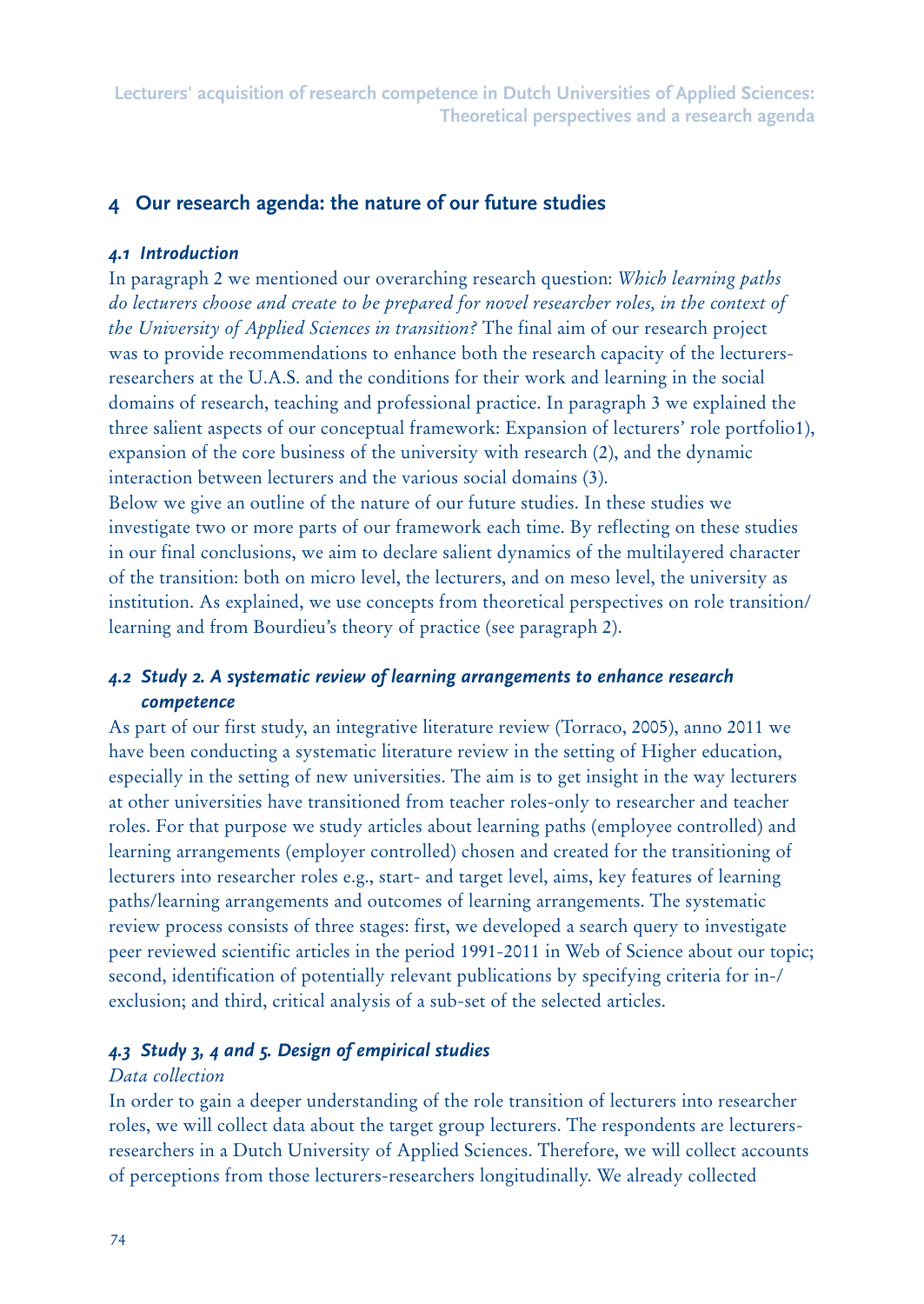accounts of perceptions from other actors: (Assistant)-professors, educational managers, and policy advisors, on the development into researcher roles of lecturers.

#### *Accounts of lecturers-researchers*

Data retrieved in a starting interview will provide information about 1) lecturers' motives to start in researcher roles, 2) experiences in, and 3) conceptions of their role portfolios consisting of both researcher and teacher roles. During six months (first half of 2012), lecturers write weekly activity logs in which they give an account of their learning themes, and activities, and learning outcomes. After six months a follow up interview is held about their weekly logs, their development in researcher identity and research competence and about environmental influences, such as support and responsiveness from actors in the various social domains. We also ask for some accounts about their - preliminary imagined futures as lecturers-researchers. Drawing of a story line will be used to explicate the learning paths of lecturers-researchers.

#### *Accounts of other actors*

We conducted an explorative study in a Dutch U.A.S. at the end of 2009 in which we held semi-structured interviews, guided by our core concepts, with 24 actors in all faculties (bèta and gamma): Lecturers with various researcher roles, (assistant)-professors, educational managers, and policy advisors. We will do further interviews in the second half of 2012 with aforementioned actors which focus on their perceptions of the nature of the researcher roles of lecturers and on the required researcher identity, research competence and learning arrangements.

#### *Work in progress: design of future studies*

The above data sets will provide a basis for three of our four articles. The aim of the first article is to learn from already carried out research on learning arrangements designed to support the transitioning of lecturers into researcher roles at other universities (see paragraph 4.2., the systematic literature review). The research question of this first article is: *What key features of learning arrangements turn out to be supportive for the transitioning of lecturers into researcher roles at universities?* This review study focuses on two loops of our conceptual framework, 'development of research competence' and 'development and enactment of identity in researcher role' and also takes the conditions for work and learning in relevant social domains into account.

The aim of the second article is to increase our understanding of lecturers-researchers' motives to start in researcher roles, and of their experiences in and conceptions of their role portfolio. The research question of this second article is: *What are the motives of lecturers to start in researcher roles and what are their conceptions of their portfolio of researcher and teacher roles, in the context of the U.A.S. in transition?* This study focuses on the role portfolio of the lecturers from the lecturers' viewpoint. The nature and context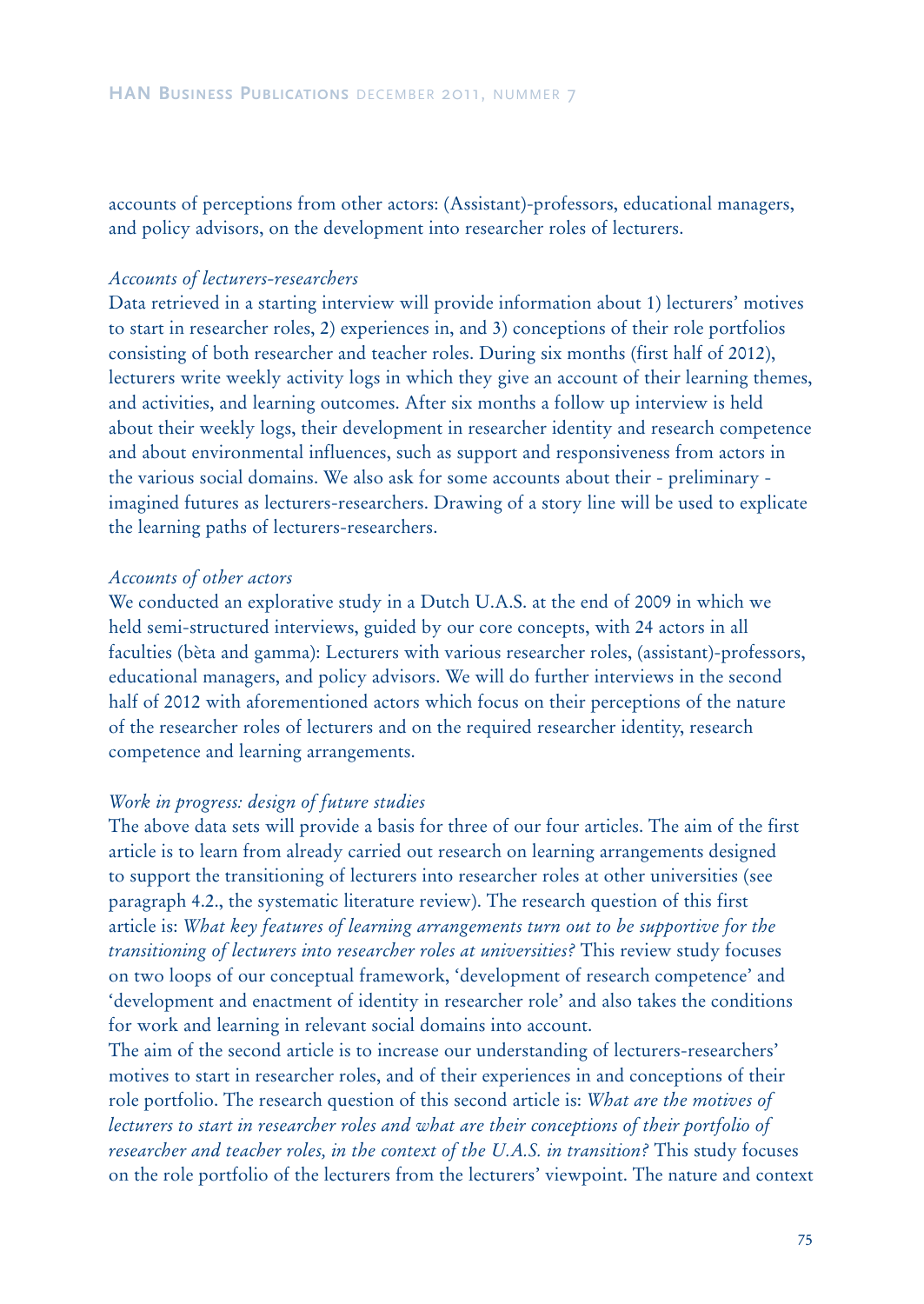of the novel role is according to Ashforth (2001) one of the first questions in role learning. Since the type of transition investigated is a micro role transition (see paragraph 2.2.), we choose lecturers' role portfolio as object of study.

The aim of the third empirical article is to increase our understanding in what ways work and learning activities in researcher roles contribute to the development of a researcher identity and of research competence, and vice versa. The research question of this third article is: *What types of learning paths do lecturers-researchers choose and create and what learning outcomes do they perceive, in the context of the U.A.S. in transition?* This study focuses, similar to the review article, on two loops of our conceptual framework, 'development of research competence' and 'development and enactment of identity in researcher role' and takes also into account the conditions for work and learning in relevant social domains.

The fourth empirical article will focus on improving our understanding of the discourse between various actors in the U.A.S. on the nature of the researcher role of lecturers, and the required researcher identity, research competence, and learning arrangements.

The actors involved in this study are lecturers-researchers, (assistant)-professors, educational managers, and policy advisors.

The research question is: *What is the discourse between actors in the U.A.S. in transition on the nature of the researcher role of lecturers, and the required researcher identity, competence and learning arrangements?* This study focuses on two loops of our conceptual framework, 'development of research competence' and 'development and enactment of identity in researcher role'. The research topic is approached from the third salient aspect, the dynamic interaction between lecturers and the various social domains.

# **Acknowledgements**

The review sessions of literature and the inspiring discussions in the professorate 'Leren in veranderende organisaties' contributed significantly to my explicit and tacit knowledge about role transition. I would also like to thank Martha A.G. van Biene, PhD, Professor at HAN University, and Floor M.R.C. Basten, PhD, initiator of campus OrléoN, for their constructive support and useful suggestions. I thank my colleague Hans Bennink for his advice regarding the application of the principles of *foundational inquiry* in building up a conceptual framework. Finally, I would like to thank the respondents from the first exploratory study, and many colleagues and fellow researchers from inside and outside HAN U.A.S. for the valuable discussions on my research topic.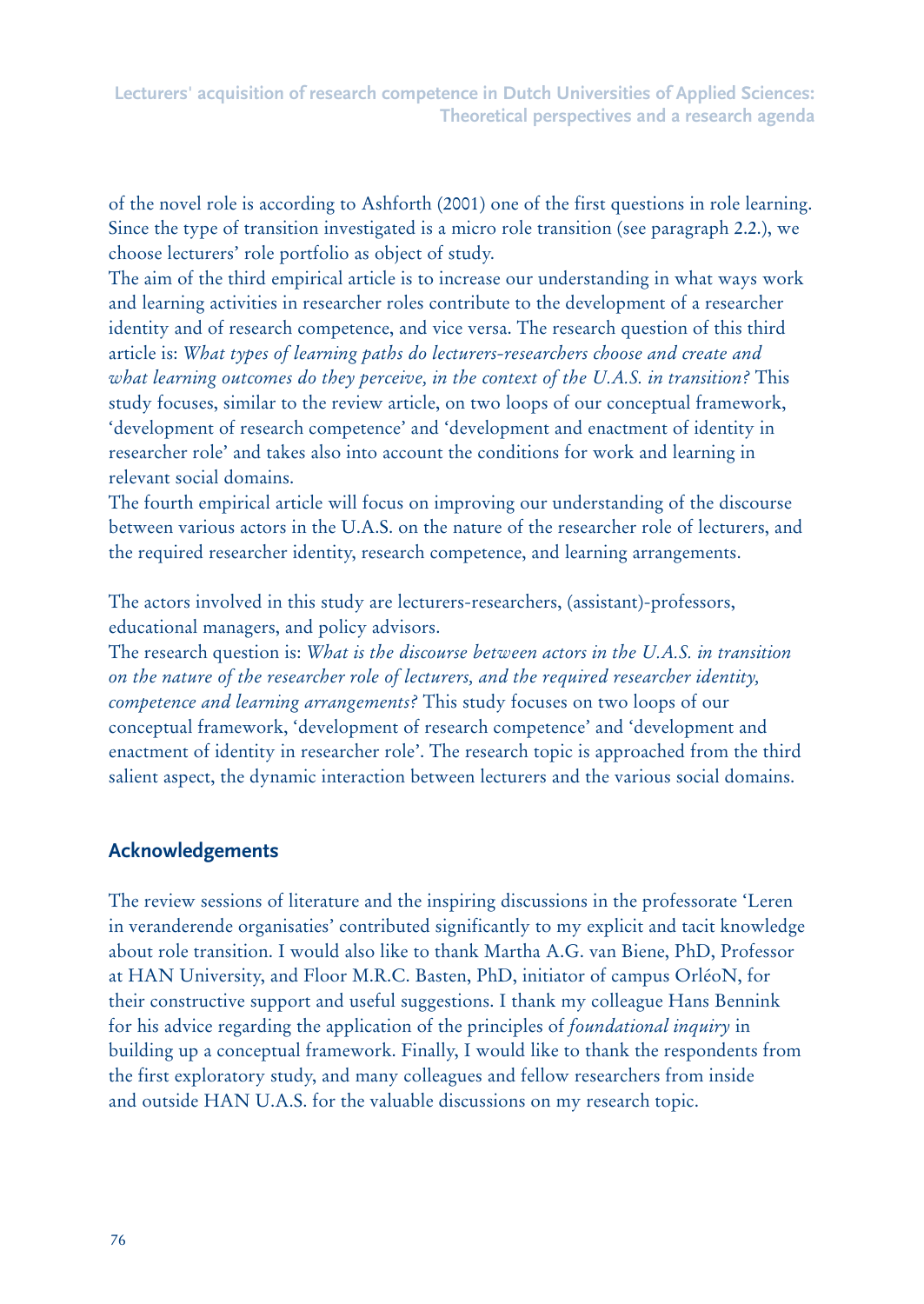## **Literature**

- Ashforth, B.E. (2001) *Role transitions in organizational life. An identity-based perspective*. New Jersey: Lawrence Erlbaum Associates.
- Billett, S. (2001) Learning through work: Workplace affordances and individual engagement. *Journal of Workplace Learning, 13*(5), 209-214.
- Billett, S. (2006) Constituting the workplace curriculum. *Journal of Curriculum Studies, 38*(1), 31-48.
- Bourdieu, P. (1977) *Outline of a theory of practice*. New York: Cambridge University Press.

Bourdieu, P. (1986) The forms of capital. In J. Richardson (Eds.), *Handbook of theory and research for the sociology of education* (pp. 241-258)*.* New York: Greenwood.

Boyer, E.L. (1990) *Scholarship reconsidered: Priorities of the professoriate.* Princeton, NJ: Carnegie Foundation for the Advancement of Teaching, University of Princeton.

Brew, A., & D. Boud (1996) Preparing for new academic roles: A holistic approach to development. *International Journal for Academic Development, 1*(2), 17-25.

Brew, A. (2006) *Research and teaching. Beyond the divide.* New York: Palgrave Macmillan.

- Chudzikowski, K., & W. Mayrhofer (2010). In search of the blue flower? Grand social theories and career research: The case of Bourdieu's theory of practice. *Human Relations, 64*(1), 19-36.
- Crossley, N. (2001) The phenomenological habitus and its construction. *Theory and Society, 30*(1), 81-120.
- HBO-raad (2010) *Naar een duurzaam onderzoeksklimaat. Ambities en succesfactoren voor het onderzoek aan hogescholen.* Den Haag.
- Krais, B. (1988) Der Begriff des Habitus bei Bourdieu und seine Bedeutung für die Bildungstheorie. In B. Dewe, G. Frank, & W. Huge (Eds.), *Theorien der Erwachsenenbildung.* München: Hueber.
- Lave, J., & E. Wenger (1991) *Situated learning: Legitimate peripheral participation*. Cambridge: Cambridge University Press.
- Ministerie van OC&W & HBO-raad (2001) *Convenant lectoren en kenniskringen in het hoger beroepsonderwijs.* Den Haag.
- Ministerie van OC&W (2011). Kwaliteit in verscheidenheid. Strategische agenda hoger onderwijs, onderzoek en wetenschap. Den Haag.
- Nicholson, N., & M. West (1988) Transitions, work histories, and careers. In M. B. Arthur, D. T. Hall, & B.S. Lawrence (Eds.), *Handbook of career theory* (pp. 181-201). Cambridge: Cambridge University Press.
- Ontwerp hoger onderwijs en onderzoek plan (1999) *HOOP 2000.* Den Haag: OC&W.
- Poell, R.F., F.J. Van der Krogt (2008) *An empirical typology of hospital nurses' individual learning paths.* Paper presented at the annual research conference of the Academy of HRD, held in Panama City, Florida, USA, February.